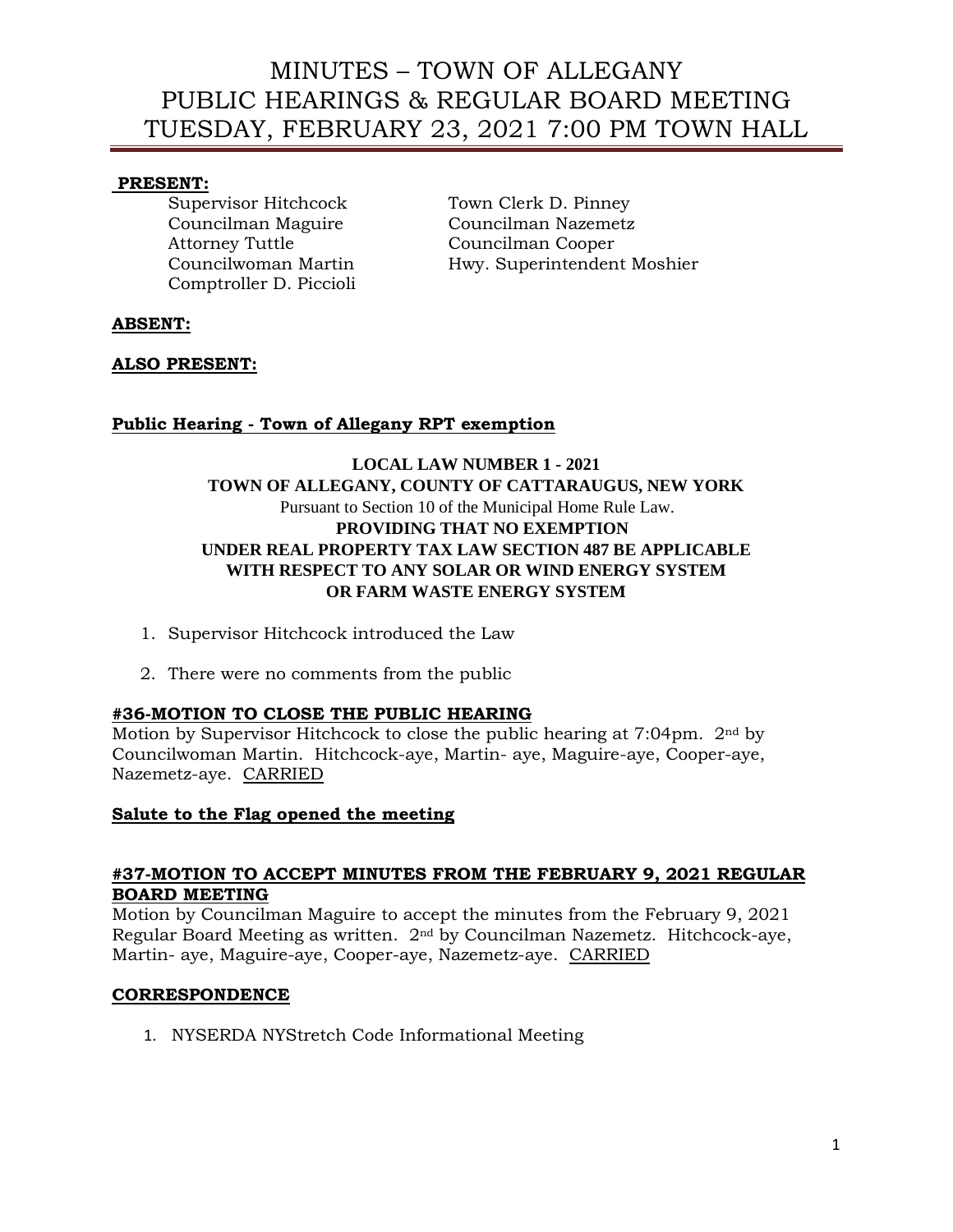#### **NEW BUSINESS**

1. Adopt Local Law #1 of 2021 (Town of Allegany RPT)

#### **Motion # 38 of 2021**

Motion by: Councilwoman Martin 2<sup>nd</sup> by: Councilman Maguire

### **LOCAL LAW NUMBER 1 - 2021 TOWN OF ALLEGANY, COUNTY OF CATTARAUGUS, NEW YORK**

Pursuant to Section 10 of the Municipal Home Rule Law.

## **PROVIDING THAT NO EXEMPTION UNDER REAL PROPERTY TAX LAW SECTION 487 BE APPLICABLE WITH RESPECT TO ANY SOLAR OR WIND ENERGY SYSTEM OR FARM WASTE ENERGY SYSTEM**

BE IT ENACTED by the Town Board of the Town as follows:

SECTION 1. Legislative Intent. It is the intent of this Local Law to opt out from any exemption from taxation as authorized in Real Property Tax Law Section 487.

#### SECTION 2. "SECTION 2. Exemption From Taxation.

- A. No exemption from taxation, under Real Property Tax Law Section 487, shall be applicable with respect to any solar or wind energy system or farm waste energy system in the Town of Allegany.
- B. No exemption from taxation as authorized in Real Property Tax Law Section 487 shall be applicable with respect to any micro-hydroelectric energy system, fuel cell electric generating system, micro-combined heat and power generating equipment system, or electric energy storage equipment or electric energy storage system in the Town of Allegany.

SECTION 3. Severability. If any provision of this Local Law shall be adjudged by any court of competent jurisdiction to be invalid, then such adjudication, shall not affect, impair or invalidate the remainder thereof, but shall be confined in its operation to the particular provision directly involved in the controversy in which such judgment shall have been rendered.

SECTION 4. Effective Date. This Local Law shall take effect immediately upon filing with the Secretary of State.

Hitchcock-aye, Martin- aye, Maguire-aye, Cooper-aye, Nazemetz-aye. CARRIED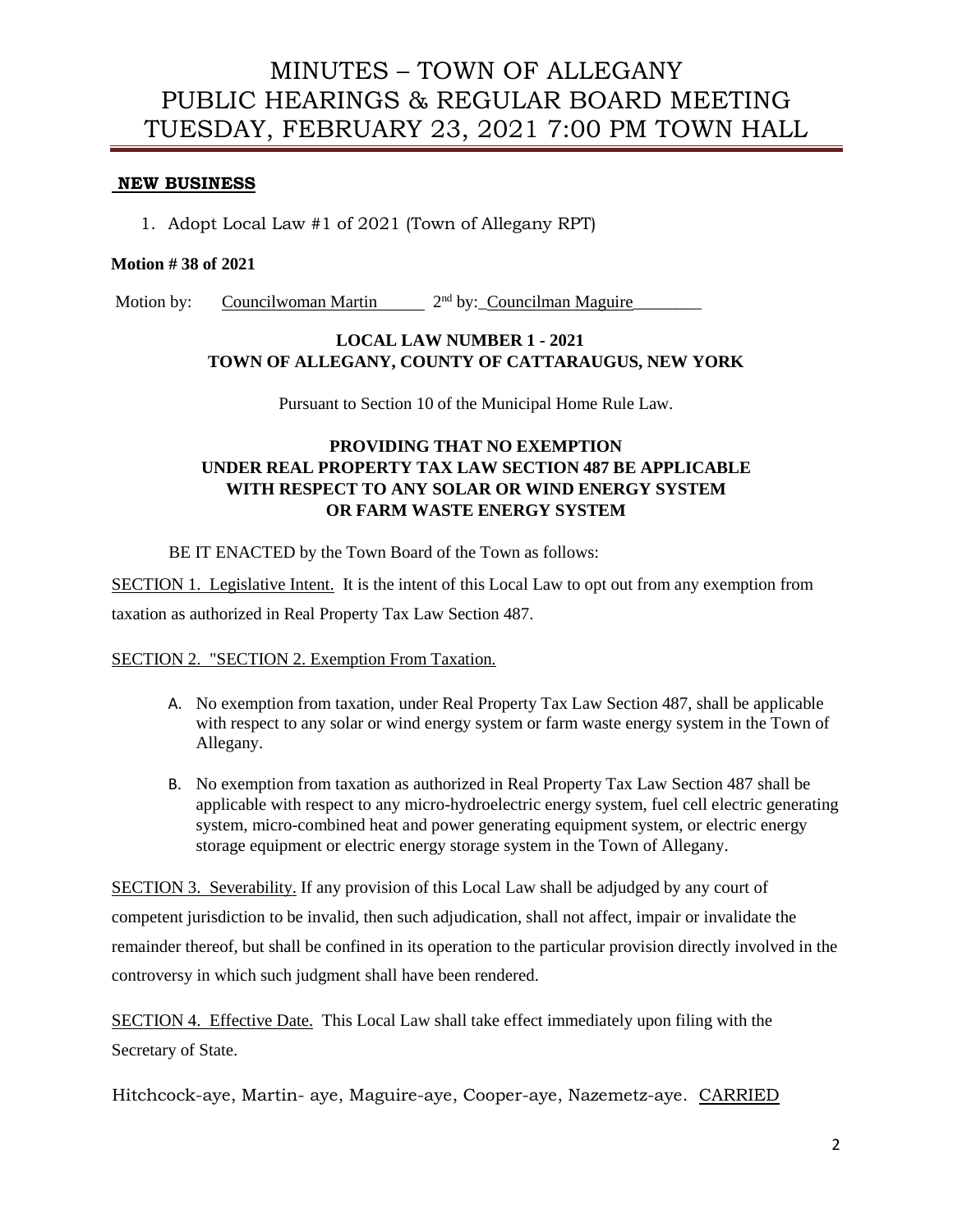2. Express interest in Cattaraugus County aerial mosquito spraying

## **#39-MOTION FOR WRITTEN INTEREST MOSQUITO SPRAYING CONTRACT**

Motion by Councilwoman Martin to allow Supervisor Hitchcock to sign contract expressing interest in participating in the annual Cattaraugus County aerial mosquito spraying program for  $2021$ .  $2<sup>nd</sup>$  by Councilman Cooper. Hitchcock-aye, Martin- aye, Maguire-aye, Cooper-aye, Nazemetz-aye. CARRIED

3. Special District CD renewal #225280566 - 90 days \$6,099.76 - 2/16/2021 – 5/17/2021 - Interest rate 0.09%

## **#40- MOTION TO RENEW CD**

Motion by Councilman Cooper to renew the Special District CD #225280566 - 90 days  $$6,099.76 - 2/16/2021 - 5/17/2021$  - Interest rate 0.09%. 2<sup>nd</sup> by Councilman Maguire. Hitchcock-aye, Martin- aye, Maguire-aye, Cooper-aye, Nazemetz-aye. CARRIED

4. Approve purchase of Highway Dept. plow truck

### **#41-MOTION TO PURCHASE HIGHWAY PLOW TRUCK**

Motion by Councilman Nazemetz to approve the purchase of a 2022 Kenworth Highway Dept. plow truck for \$213,594.64 on the Onondaga County contract estimated delivery February 2022. 2nd by Councilman Cooper. Hitchcock-aye, Martinaye, Maguire-aye, Cooper-aye, Nazemetz-aye. CARRIED

5. Purchase of plow for cemetery truck for the two cemeteries for \$5,685.00 under state contract and paid from Cemetery money market account.

### **#42-MOTION TO PURCHASE PLOW FOR CEMETERY TRUCK**

Motion by Councilwoman Martin to approve the purchase of a plow for the cemetery truck for \$5,685.00 under state contract and paid from Cemetery money market account. 2nd by Councilman Maguire. Hitchcock-aye, Martin- aye, Maguire-aye, Cooper-aye, Nazemetz-aye. CARRIED